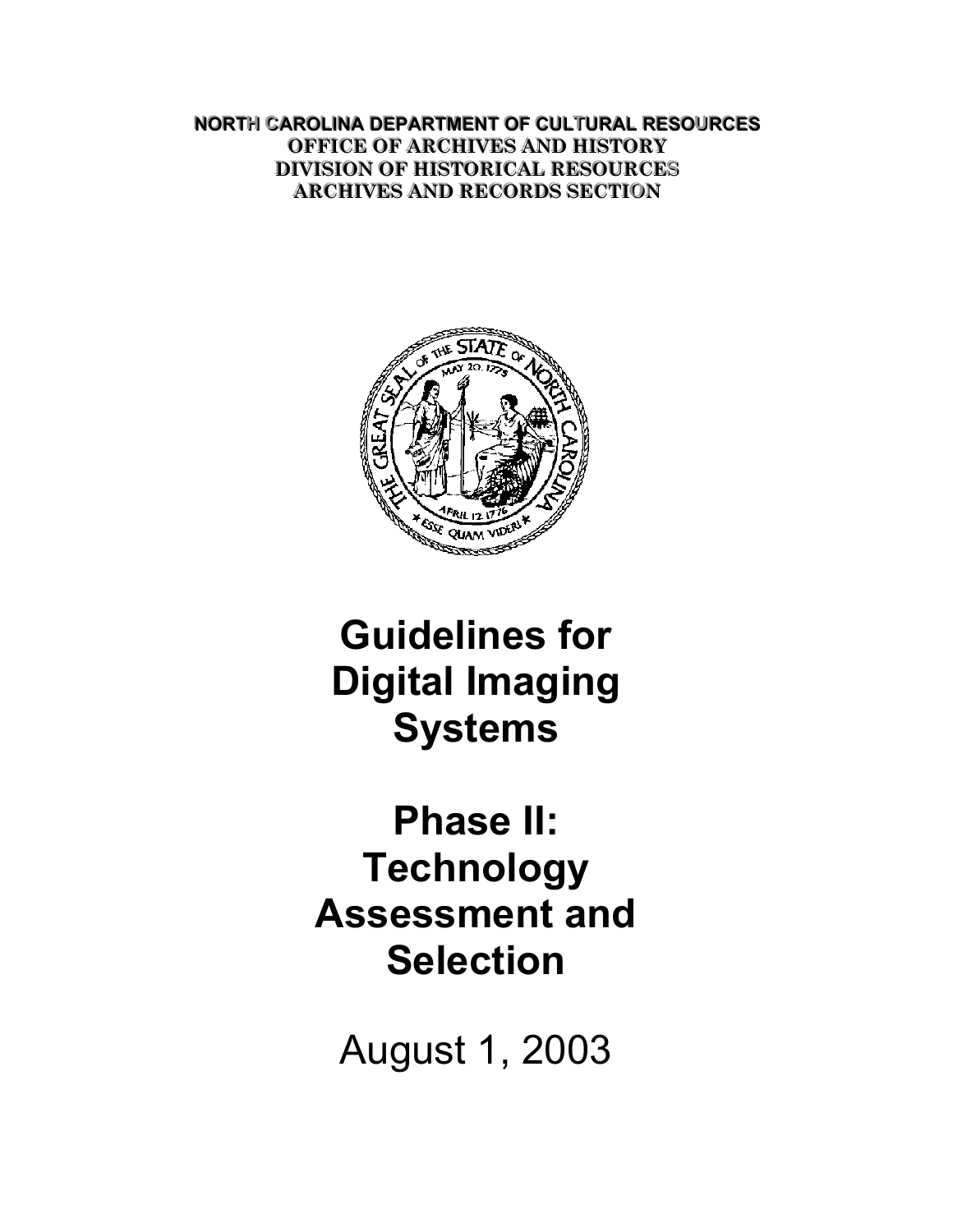#### ACKNOWLEDGMENT

The North Carolina Division of Historical Resources would like to acknowledge the assistance of the State Records Management of the Secretary of State's office of Missouri. These guidelines are based on their publication *Guidelines: Digital Imaging Systems*. In addition, we consulted publications from other states such as Alabama, Connecticut, and Mississippi.

#### PURPOSE:

We hope these guidelines will help you assess what imaging entails—the cost, the time, and the commitment. In addition, we hope they walk you through the process of determining whether or not the expense of imaging is in line with the cost and worth the commitment of resources and long-term planning. Phase II, Technology Assessment and Selection discusses hardware and software choices as well as file formats and media types.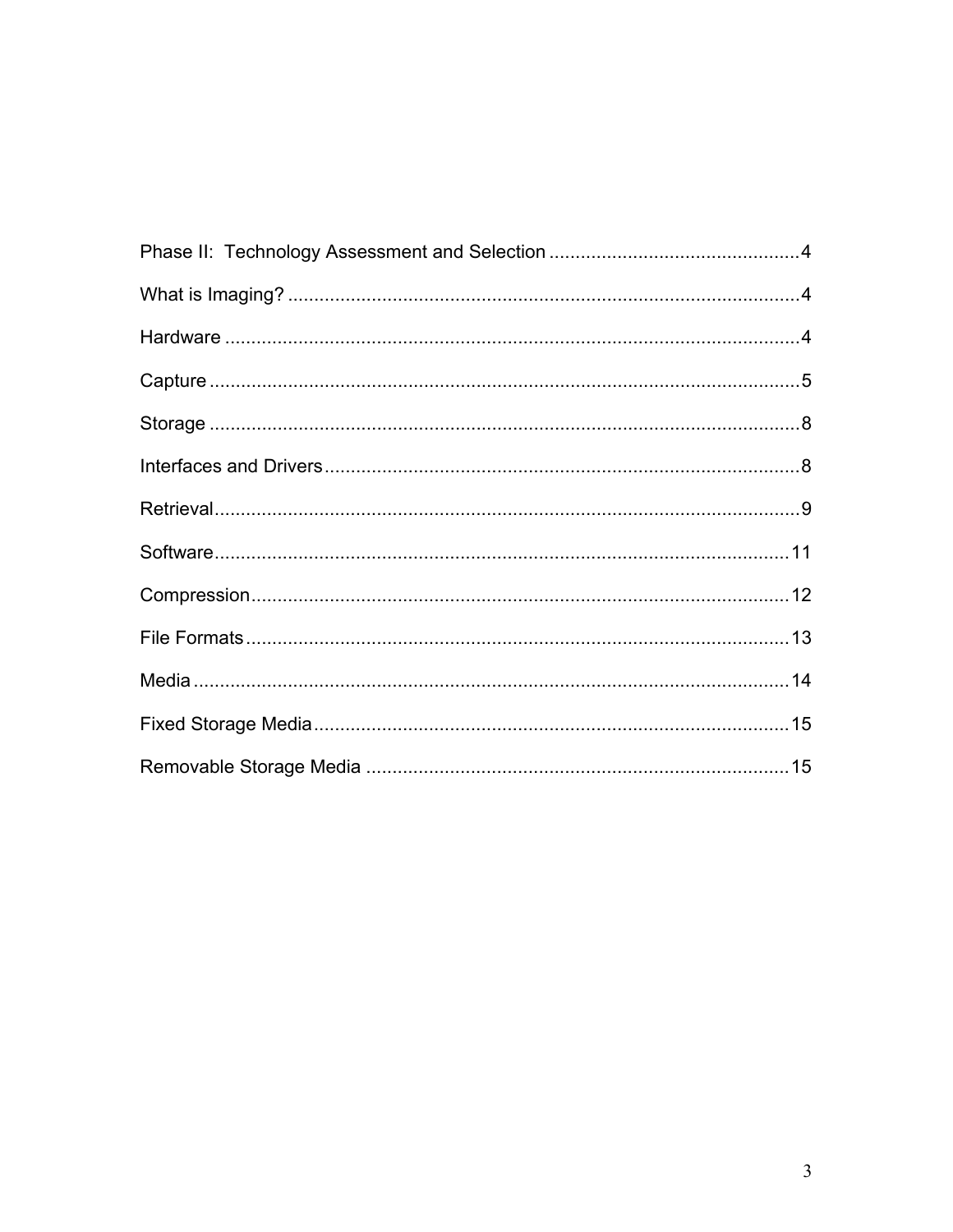# <span id="page-3-0"></span>**Phase II: Technology Assessment and Selection**

Today, managers and administrators face the tremendous challenges of continued viability of their systems and the preservation of their records. To meet these challenges, they must employ strategies that transcend rapid technological changes. The success of such strategies depends upon several factors, including open systems architecture, component upgrades, stable storage environment, and accurate data transfer. The goal of this section is to give state and local government agencies and officials the information they need to design systems to ensure long-term functionality for the records that will need it.

# **What is Imaging?**

Imaging is the process of converting human readable media, such as paper or microfilm, into information that can be stored and retrieved electronically. Basically, an image is a digitized picture of a document, drawing, or photograph. Another way to think of it is that an image is like a photocopy that you view on your computer. An imaging system's components are interdependent. Hardware, software, compression techniques, file formats, and media all have to work together. Each component does this using interfaces and drivers. You need a basic understanding of what each does to make an informed decision.

Using open systems architecture as much as possible is the best method to ensure system viability over time. A system is a combination of components working together. The system's architecture is its design or configuration. An open architecture means that the system's components use standards or specifications that have been made public by their designers. The use of standards and publicly available specifications mitigates the impact of incompatibility. Technical staff can upgrade hardware and software with minimal impact on the overall system and without significant risk of data loss. Thus, the integrity of the system is more likely ensured by using open systems architecture.

*Recommendation:* Use open systems architecture. If you must use proprietary software and hardware, contractually require vendors of proprietary systems to provide a method to either migrate to non-proprietary configurations or provide the code in escrow should they go out of business or if you switch vendors. The code could be held in a mutually agreed upon place. This allows your information to be processible in the future.

## **Hardware**

Imaging hardware performs three basic jobs. It captures, stores, and retrieves digital images. The results of the needs assessment and workflow analysis will guide your hardware selection process. When configuring the system, plan for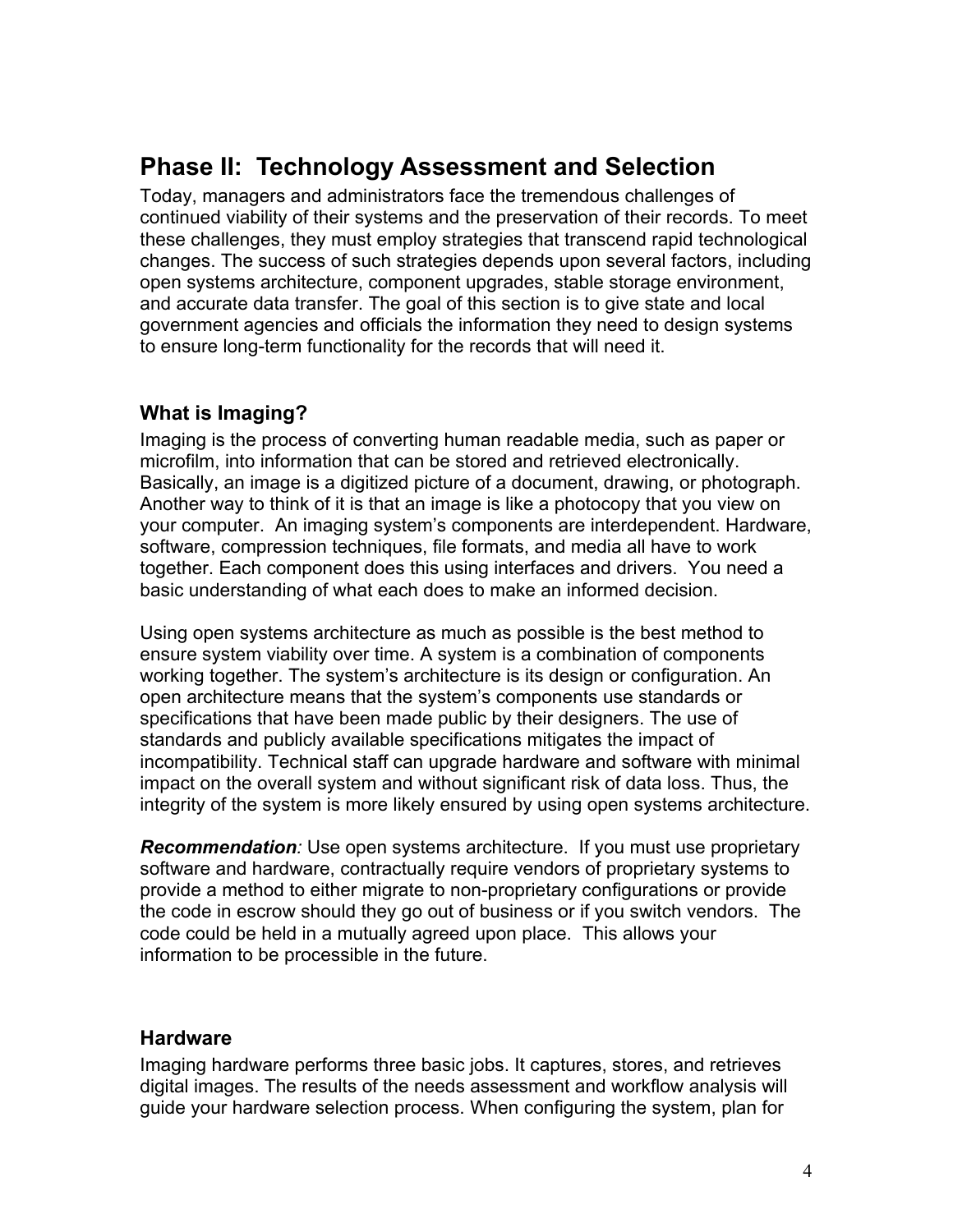<span id="page-4-0"></span>your peak workload. In other words, if time is a factor, configure the system's capacity to handle the highest volume you will need to push through it. Also, plan for predictable expansion. If you know your workload increases 10% per year, configure the system so that it can meet your needs for the near future (three to five years). The essential thing to remember is to purchase what is needed for current and anticipated needs, not the latest and greatest. Bear in mind how much funding is available for implementing a new system and how much will be available in the future. The more complex the system, the more costly it will be to implement and to maintain it.

# **Capture**

Typically, when people think of a digital imaging system, they think of scanning. Within the scanning process are several components and considerations: scanner types, feed method and throughput, resolution and drop out inks. Also included in this section is a discussion on hardware interfaces and software drivers. Both are an integral part of the capture process.

1. **Scanner types.** There are two broad categories of scanners – document and graphics. As the name implies, document scanners are designed to capture typical black-and-white or grayscale documents. Graphics scanners, conversely, are designed to capture color.

2. **Feed method and throughput.** The feed method is literally the way paper or microfilm is moved across the scanner. When selecting the appropriate feed method, an important consideration is the condition of the documents. Frail documents should not be run through an automatic document feeder. Conversely, high-volume documents, such as checks, should not be placed individually on the flatbed. Throughput is the rated speed at which the scanner can process pages. For example, a scanner rated at 60 ppm should be able to process 60 pages per minute. Vendor claims of throughput are useful for comparison; however, throughput on real-world documents will vary somewhat. In fact, once you begin production, you are likely to find the scanner's throughput to be less than its rated speed. When you interview vendors, ask them to perform tests on samples of your documents of various types (e.g. maps, checks, memos etc.) to get an idea of how fast the scanner works versus what the vendor claims it will do. The difference can be as much as one-half to one-third the rate as quoted by the vendor.

Sheet -fed scanners feed a sheet at a time through the scanner and will not accommodate bound materials. Flatbed scanners consist of a platen glass on which you manually position books, magazines, and other documents that you want to scan. Some flatbed scanners also can accommodate automatic document feeders (ADF) that allow stacks of pages to be fed through the scanner.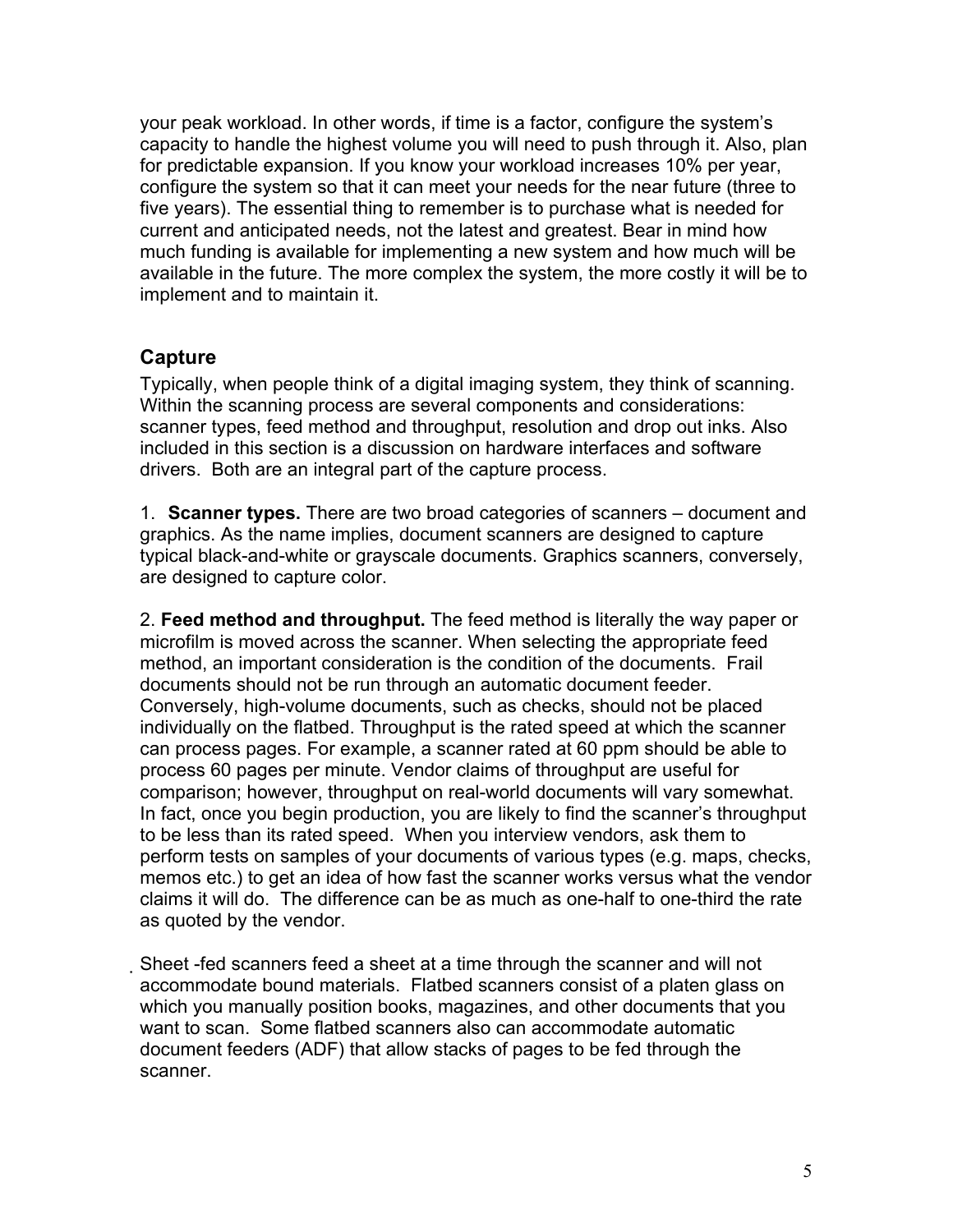Other comments on scanners:

- Simplex captures one side of a page at a time.
- Duplex captures both sides of a page in a single pass.
- High-speed can scan several hundred pages or more per hour.
- Film scanners have attachments to scan microfilm and microfiche.
- Fax machines can be connected to the imaging systems so that faxed images can be imported into your indexing and retrieval software.
- Photocopiers with memory can be connected to the imaging system. Scanned documents from these machines can be dumped into the imaging system.
- Rotary scanners, much like rotary cameras, can process large volumes of documents. However, you should have a good file management plan in place, as the file number assigned to the document by the scanner is different from the file numbering system you create. Without a file management plan, you will lose track of your information.

## *Recommendations:*

- Choose a scanner appropriate for the condition and format of your documents.
- Plan the scanning process for your peak load and plan for expansion as needed.

3. **Scanning resolution.** Scanning resolution is measured in dots-per-inch (dpi). If you were to look at an image under a microscope, you would see that each character is made up of many, many dots. Scanners are capable of supporting resolutions from 72 to 8,800 dpi. For example, an image captured at 600 dpi, has 600x600 or 360,000 dots per square inch. According to the AIIM TR26 standard (1993), "Resolution as it Relates to the Photographic & Electronic Imaging," text documents generally can be accurately captured using a scanning resolution of 200 dpi. A higher resolution, generally 300 dpi, is necessary to produce a relatively legible text file that includes both handwritten and typed text. More detailed documents, such as maps or drawings, may require a higher resolution of 600 dpi. There is a tradeoff between image quality (legibility) and storage, cost and speed (of both scanning and retrieval). The higher the scanning resolution, the larger the image file. In addition, scanners generally support three types of scans:

- Bi-tonal—also known as line art or "black and white," it is best for printed text and high contrast graphics. While once a popular type of scan, it is not used as often today.
- Grayscale—provides a range of shades of gray in an image and delivers a better quality scan than black and white. It is best for continuous tone documents, documents with a virtually unlimited range of color or shades of gray, and black and white negatives.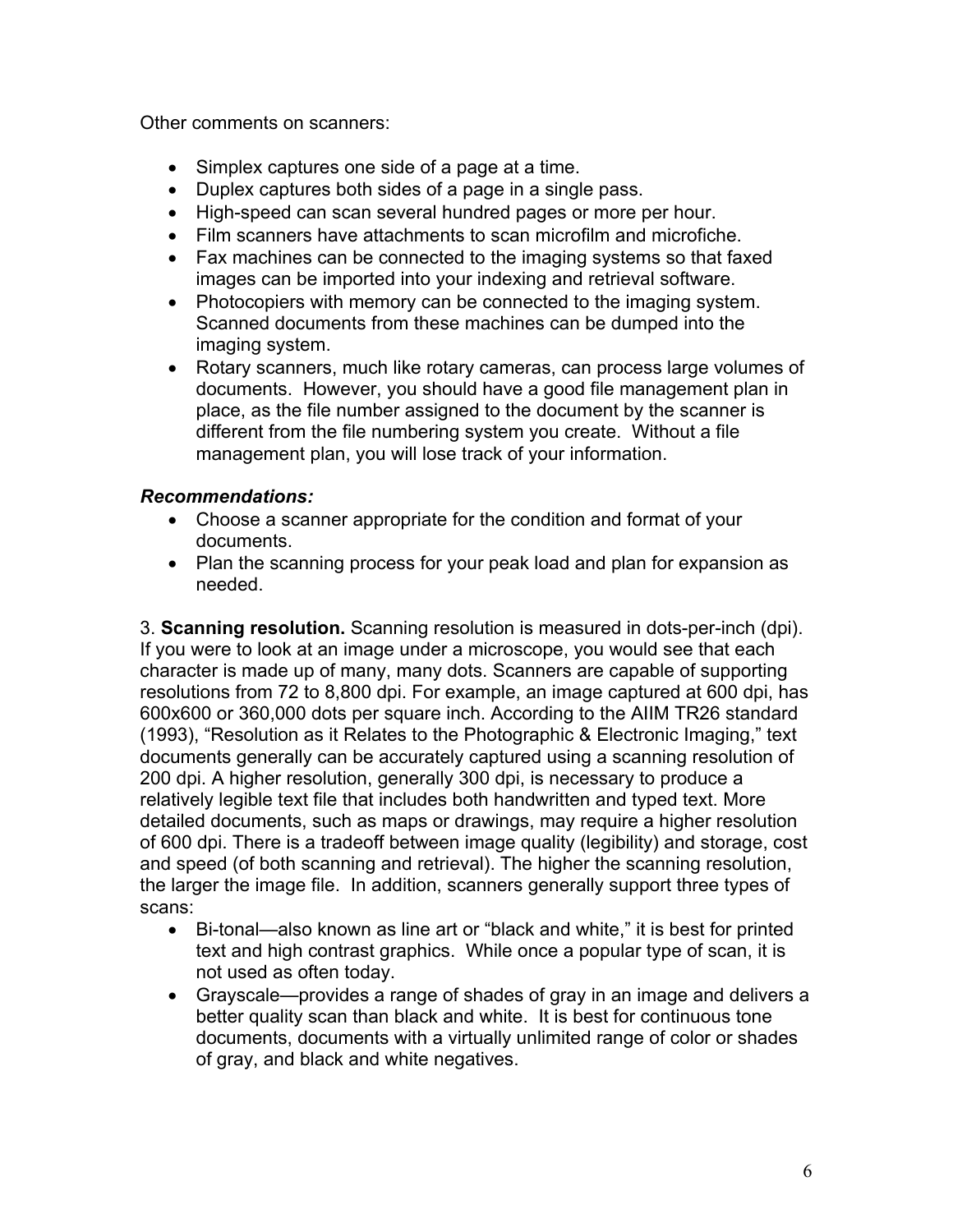• Color—duplicates the range of possible colors in an image with the higher the range the more accurate the scan at duplication. It is best for photographs and any document with color.

A note about resolution and file size: the greater the resolution and the more detailed the resolution, the greater the file size. The following chart illustrates this point:

| Resolution (dpi)      | 400x400 | 300x300 | 200x200 | 100x100 |
|-----------------------|---------|---------|---------|---------|
| 2-bit black and white | 20K     | 11K     | 5K      | 1K      |
| 8-bit grayscale       | 158K    | 89K     | 39K     | 9K      |
| 24-bit color          | 475K    | 267K    | 118K    | 29K     |

Review the type of document and its intended use before deciding on resolution. If it is a short-term record (less than five years), consider scanning it in a lower resolution. North Carolina ECHO, *Exploring Cultural Heritage Online*, is an evolving statewide, collaborative access to special collections and digitization project. Funded through a Library Services and Technology Act (LSTA) Grant and managed by the State Library of North Carolina, this innovative project was one of the first in the nation to build a statewide framework for digitization and addresses a full-range of digitization needs of the state's cultural collecting agencies (libraries, archives, and museums). Long-term records (ten years or longer) or archival records (permanent) may need to be scanned at 600 dpi, depending on the type of record. Consult *[NC ECHO"s Guidelines for Digitization](http://www.ncecho.org/)* at*, [www.ncecho.org](http://www.ncecho.org/)* for more detailed information regarding scanning for preservation and access of long-term, valuable records.

Please consult the Government Records Branch to discuss your system and your needs if you are planning to scan long-term or archival records.

## *Recommendations:*

- Scan office documents no lower than 200 dpi. If you scan handwritten documents, use 600 dpi.
- Scan using grayscale or color, depending on the type of document you have. If it is simple text, bi-tonal scanning is fine.
- For data capture using OCR/ICR, scan no lower than 200 dpi. (More information on OCR and ICR may be found on page 16.)

4. **Drop-out inks.** For many offices, the implementation of an imaging system involves scanning forms that are pre-printed and then filled out by an individual. Utilizing scanners that detect and eliminate drop out inks from the image when the form is scanned can prevent invalid optical character recognition results. The goal is to use drop-out colors on the pre-printed forms to eliminate undesirable line intersections between the pre-printed forms and the data that was filled in by the person (originator, etc.) using the form. The OCR (optical character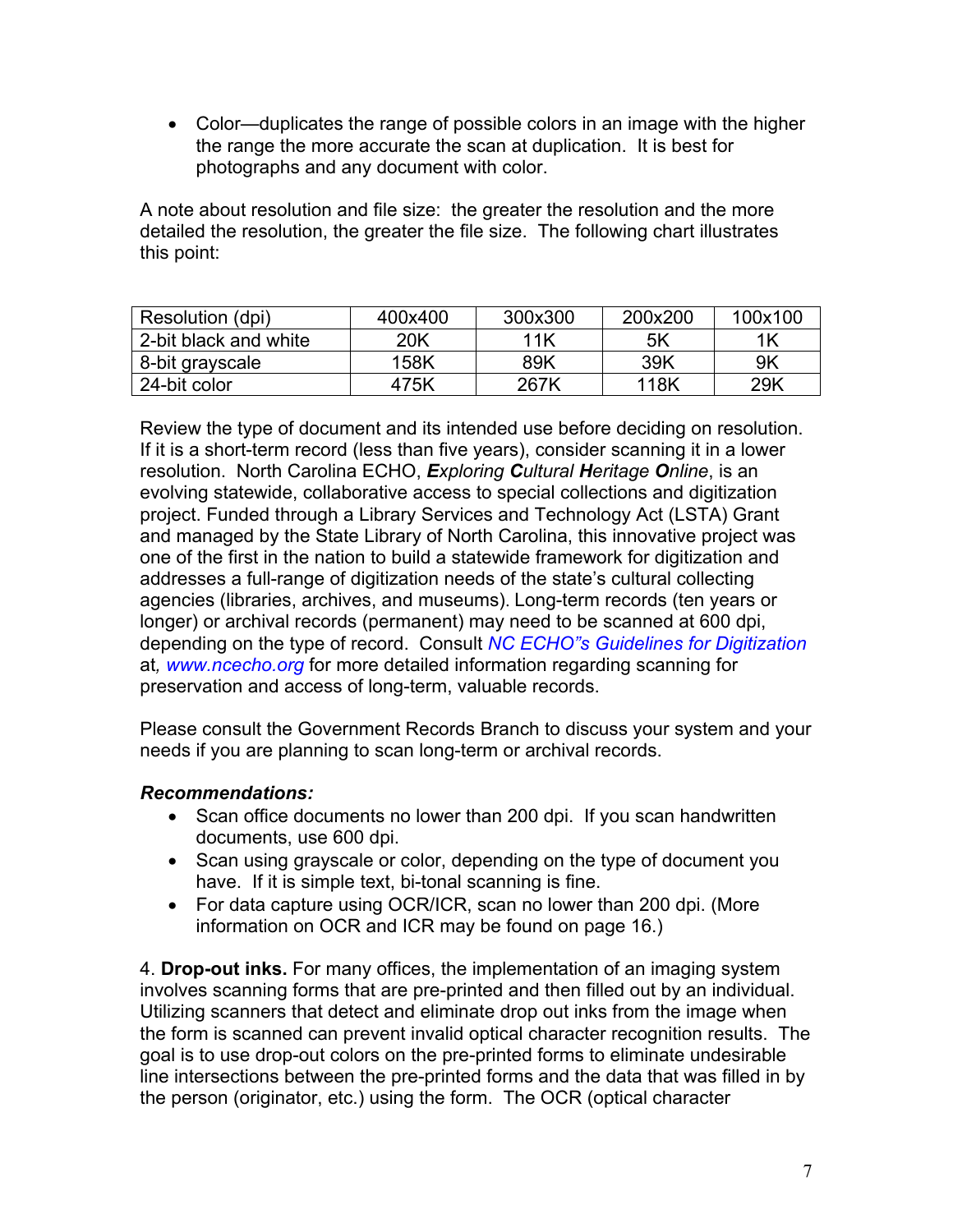<span id="page-7-0"></span>recognition) package then "sees" only the data that was entered by the form originator.

The use of drop-out ink provides tremendous advantages when employing OCR packages. Drop-out ink is important to maintain the accuracy of the OCR translation. When people (originators, customers, etc.) fill out forms, they do not always stay within the lines provided on the form. Therefore, the data that the person fills in may intersect with form lines and create characters that cannot be recognized by the OCR packages, if the pre-printed form does not use drop out ink.

# *Recommendation:*

• When scanning pre-printed forms, choose a scanner that eliminates "drop out" inks when imaging the form.

# **Storage**

Storage systems can be divided into three categories: on-line, near-line, and offline. Which type of storage system you select will depend upon how fast and how often you must access the images.

1. **On-line.** On-line storage means the image file is stored on a medium, typically a hard disk that is immediately available for retrieval. RAID is considered an online system. (*Redundant Array of Independent (or Inexpensive) Disks,* a category of *[disk drives](http://www.webopedia.com/TERM/R/disk_drive.html)* that employ two or more drives in combination for *[fault tolerance](http://www.webopedia.com/TERM/R/fault_tolerance.html)* and performance. RAID disk drives are used frequently on *[servers](http://www.webopedia.com/TERM/R/server.html)* but aren't generally necessary for *[personal computers](http://www.webopedia.com/TERM/R/personal_computer.html)*.)

2. **Near-line.** Near-line storage means the image file can be retrieved by the system and loaded into a drive to be read. Optical jukeboxes (including CD jukeboxes) are considered near-line systems.

3. **Off-line.** Off-line storage means the image file resides on media (such as optical disks, data tapes, etc.) that requires human intervention to load into a system drive.

*Recommendation*: Consider retrieval-time requirements when selecting storage options. Depending on your access requirements, you may want to consider a hybrid system – on-line access for active records, near-line for semi-active, and off-line for inactive.

# **Interfaces and Drivers**

Interfaces connect devices, such as scanners and other peripherals, to each other and to the system software. In scanning, the interface controls how fast data is moved from the scanner to the software. The common interfaces are video, serial, parallel, and SCSI. (SCSI, pronounced *Scuzzy*, stands for Small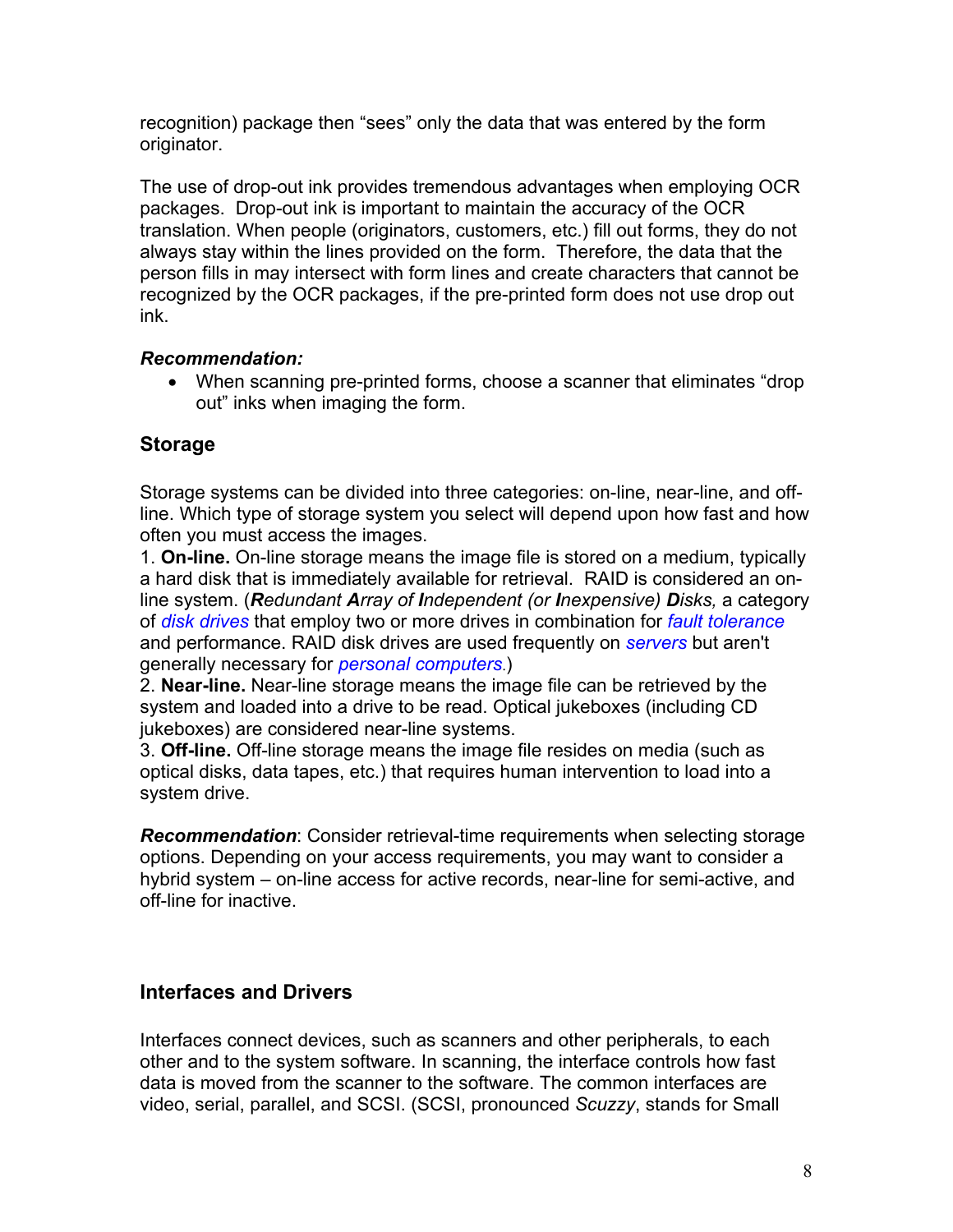<span id="page-8-0"></span>Computer Systems Interface.) Video interfaces tend to be used in proprietary systems. Through customization, video interfaces can enhance scanning performance. SCSI is an industry standard parallel interface. It can support very high transfer rates. Serial and non-SCSI parallel interfaces that cannot support high data transfer rates tend to be used with low-end scanners. These scanners typically have a lower throughput than those using video or SCSI interfaces.

*Recommendation:* Use the interface that is appropriate for your system. Fully document all customization. If proprietary interfaces are employed, budget for programming when the need to migrate occurs.

Software drivers are another means of communication between devices and software programs. Each device and each program has a set of commands that it understands. Drivers interpret the commands from the program to the device and from the device to the program. The standard software drivers that digital imaging systems use are TWAIN (Technology Without an Interesting Name) and ISIS (Images and Scanners Interface Standard). TWAIN drivers support basic functions. ISIS drivers can be customized to take advantage of all the scanner's features. Systems using TWAIN tend to experience slower throughput than those using ISIS.

*Recommendation:* Use the interface that is appropriate for your system. Fully document all customization. If proprietary interfaces are employed, budget for programming when the need to migrate occurs.

# **Retrieval**

Once the image is stored, it must be retrieved for viewing and/or printing. The monitor and printer must be able to render the image as accurately as possible. The performance of these devices has seen dramatic improvements, and the costs have dropped considerably in recent years.

1. **Monitors.** The resolution at which a monitor can display an image is measured in picture elements or pixels. A pixel is a single point in a graphic image. The relationship between scanning dpi and display and print resolution is not one-to-one. Display quality largely depends on the monitor's resolution, that is, how many pixels it can display. The higher the display resolution, the more colors the monitor can display. Bear in mind, however, the display color may not be important for the task. A monochrome monitor may be appropriate for systems that do not use color. On the other hand, users tend to prefer color monitors to monochrome and user satisfaction is a critical consideration. Cost difference between monochrome and color monitors is minimal. A more important consideration is the viewable display size. Image viewing is not easily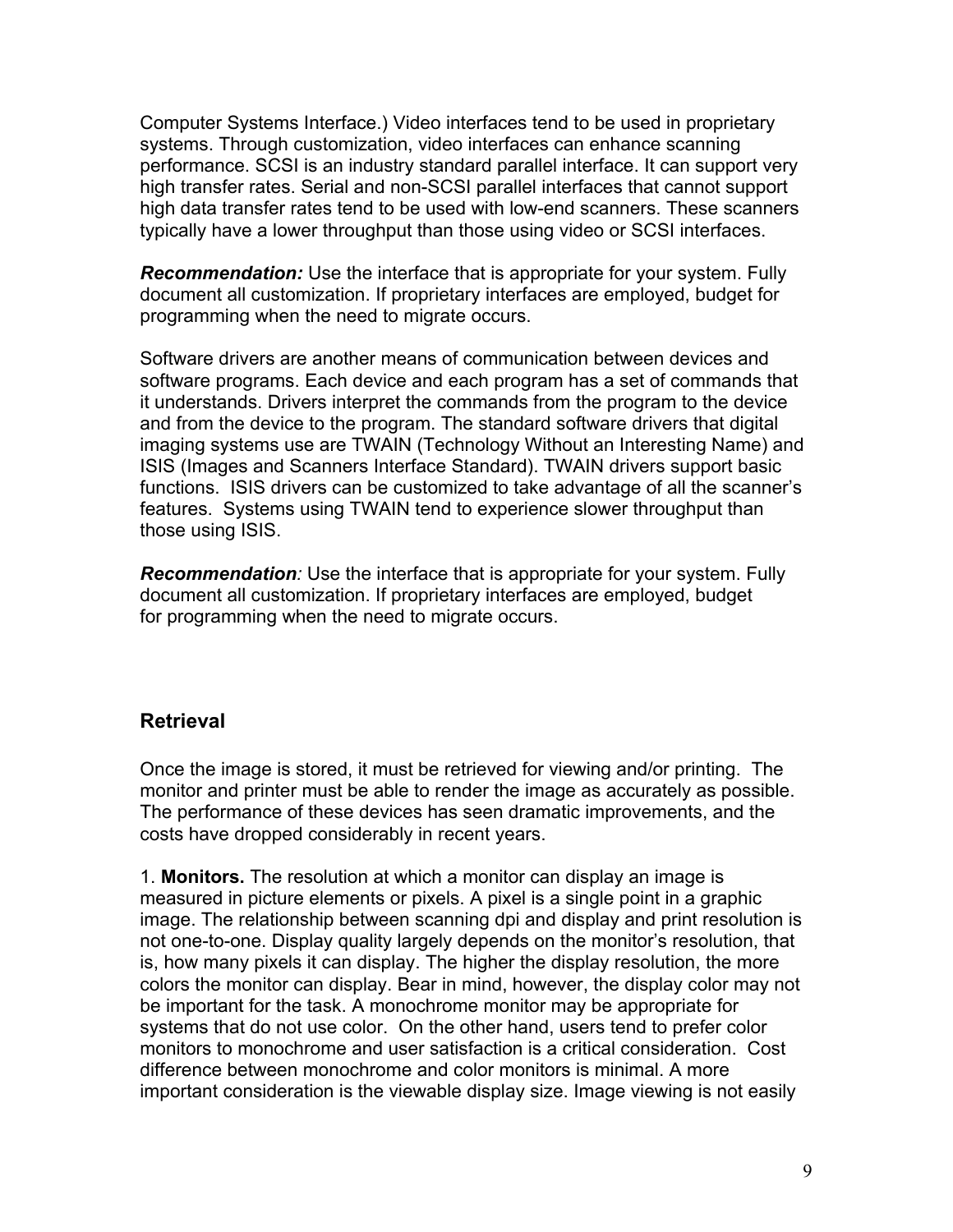done on small monitors. Eyestrain and frustration set in early. If users retrieve and view images often throughout the day, a large monitor is justifiable. Also, choose a large monitor for staff performing quality control since they will be viewing screen images frequently. If they will retrieve images sporadically, a mid-size monitor may be acceptable.

In addition, imaging can make it possible for people with disabilities to read and process documents that they would be unable to access otherwise. Assistive technology can enlarge images for people with limited vision, and manipulation of imaged documents may be easier than with paper for with certain kinds of motor disabilities. Conversely, people with other kinds of motor disabilities may find paper documents easier to manipulate. It is an issue the agency has to be prepared to accommodate on an individual basis.

## *Recommendations:*

- Whether monochrome or color, select a monitor capable of high-resolution display.
- Select at least a 17–inch monitor for infrequent retrievals.
- Select at least a 19–inch monitor for frequent retrievals.
- Select a 21–inch monitor for continuous retrievals.

2. **Video/Graphics Adapter.** The video adapter is a card that plugs into the computer. Since monitors are analog devices, they require an adapter to translate the digital information into an analog signal. You can spend hundreds of dollars on a high quality monitor but it will only generate an image as good as the video adapter. Graphics adapters have graphic accelerators that have their own memory. As a result, the card uses its own memory to open graphic representation instead of relying on the central processing unit of the computer. This allows the machine to work more efficiently and utilize its capabilities effectively. Today's modern computers, including the most inexpensive PCs, include a graphics adapter that is adequate for most imaging tasks. However if you will be working with large images, or if you need to be able to display many images in a short amount of time, consider upgrading the computer to include a high-end graphics adapter.

Note: All computers have a graphics adapter, and do not know of any graphics adapter that can help off-load the task of decompressing a still image from the main processor. Moving the decompression tasks to the graphic card however is often done for moving pictures, MPEG etc.

#### *Recommendations:*

- Review monitor specifications and system compatibility carefully.
- If you will be compressing images or need to access compressed images, be sure to purchase equipment with a video/graphic adapter card. The card enables faster retrieval time and better image resolution.

3. **Printers.** Two broad categories of printers are laser and ink jet or non-impact printing ink. Laser printers fuse toner onto paper to produce images. Ink jet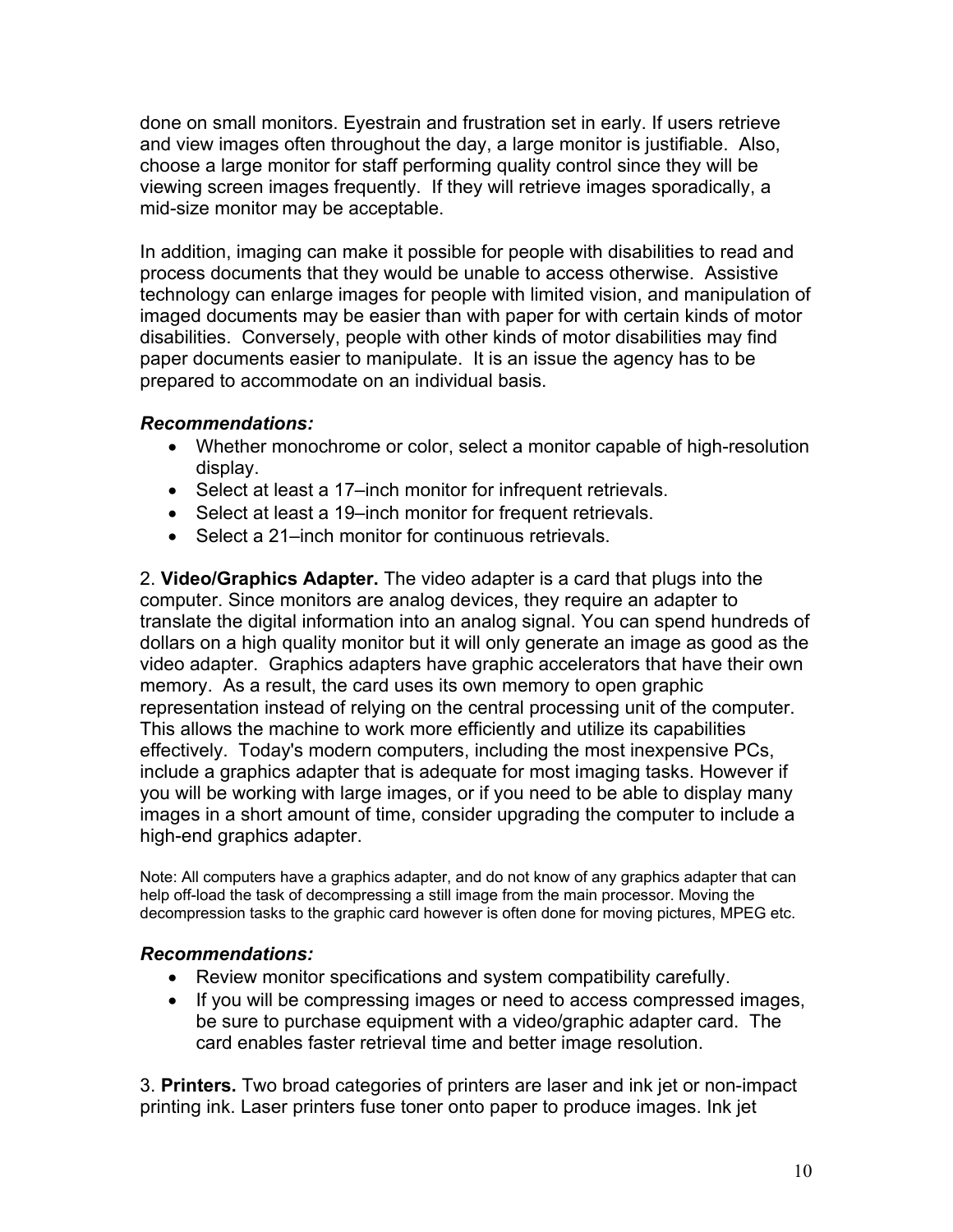<span id="page-10-0"></span>printers use wet ink. The ink has to be placed in specified locations which means the jets have to pass over the page multiple times to produce the image. Laser printers generally produce higher resolution images faster than ink jet printers. No matter what type of printer is used, the print process can be extremely slow because uncompressed image files are so large. A print accelerator board can speed up the process dramatically. The accelerator board is installed in the printer and instructs the imaging system to send the image file to it in a compressed format. The board then decompresses the image and prepares it for printing. If any of your records are printed and are long-term records, use a laser print for longevity. The toner is fused onto the paper and can withstand moisture damage whereas inkjet printing cannot.

*Recommendation:* Consider print resolution and throughput requirements when choosing a printer. Use a laser printer for long-term records.

# **Software**

Two broad software categories are operating systems (OS) and applications. The computer's OS performs basic input and output functions. Microsoft Windows™ and Apple Macintosh™ and UNIX™ systems are three well-known operating systems. The OS provides a platform on top of which applications, such as digital imaging systems, run. There are innumerable software application choices. Application programs must be written specifically to run on a particular OS. Which OS is used is dependent on the system hardware, which includes both network servers and user workstations. This can be an issue when future migrations occur. Please note that Apple software is limited to Macintosh machines while Windows and UNIX systems can run a variety of hardware.

Application software must perform certain tasks such as the following:

- **Scanning.** This function is required to operate the scanner. It translates the image captured by the scanner into a graphics file format capable of being stored.
- **Indexing.** This information is necessary to identify the image. Indexing information is stored in the database.
- **Database Management System (DBMS).** The DBMS catalogs the location of the stored image on the storage media and adds that information to the index information created by the indexing application. Whatever DBMS is used, it should understand Structured Query Language (SQL), as most DBMSs on the market today can do.
- **Image Retrieval.** This application must be capable of retrieving the image by querying the database for its location, calling the image to a monitor or a printer, and converting the file into a format that the device can use.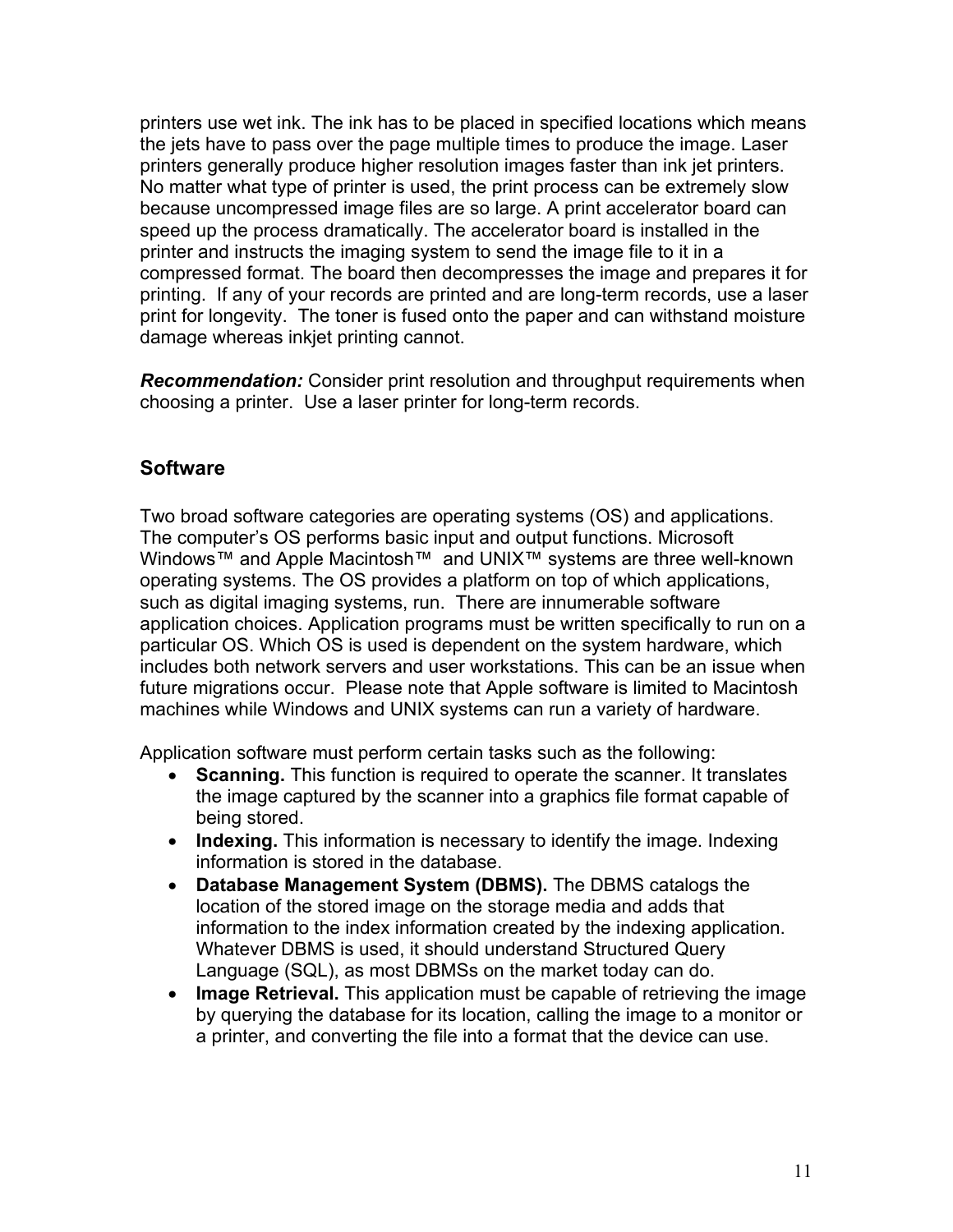<span id="page-11-0"></span>*Recommendation:* Choose the OS and applications that satisfy your business requirements. Bear in mind that your existing network infrastructure may influence the decision-making process.

# **Compression**

Image files are quite a bit larger than text files. For instance, a two-paged document created and stored as a word processing file might be 20 kilobytes. The same document, printed, scanned, and stored uncompressed might be as large as one megabyte. Because image files are so large, they are usually compressed. Compressed files do not require as much storage space on the computer system, and they can be transmitted over the network faster. However, they then must be decompressed for viewing and/or printing. The compression technique you use depends on whether the image is going to capture color or not. Although proprietary techniques exist, their use is not recommended for retention or preservation, as they will severely limit your ability to migrate to newer technologies. Also, you will lose information by the very act of compressing the image.

# 1. **International Telecommunications Union (ITU, formerly the International Telegraph and Telephone Consultative Committee —**

**CCITT) Group III and Group IV.** These techniques are used to compress images of black-and-white documents. Each serves a different purpose. Group III is specified for analog transmissions (standard facsimile machines) and Group IV is specified for digital transmissions (computer networks, digital facsimile machines, etc.). While Group III compression ratios are generally up to 10:1, Group IV typically ranges from 15:1 up to 20:1. Therefore, Group IV compression creates smaller files.

*Recommendation:* Use CCITT Group IV compression. Use Group III as needed.

## 2. **Joint Photographic Experts Group (JPEG).**

JPEG is designed for compressing either full-color or grayscale photographs. Compression ratios can range up to 100:1 using JPEG. Within JPEG, there are two broad categories of compression— *lossy* and *lossless*.

- *Lossy* compression determines whether a color is useful (different enough from other colors to be visually perceived). If the color is useful, it is kept. If it is not useful, it is dropped or lost. Therefore, the decompressed image is not an exact replica of the original. In addition, each time you open, close, and reopen a lossy JPEG file, you lose more pixels and you have no control regarding what pixels get lost.
- *Lossless* compression does not drop colors; however, the ratios are not as high as with lossy compression.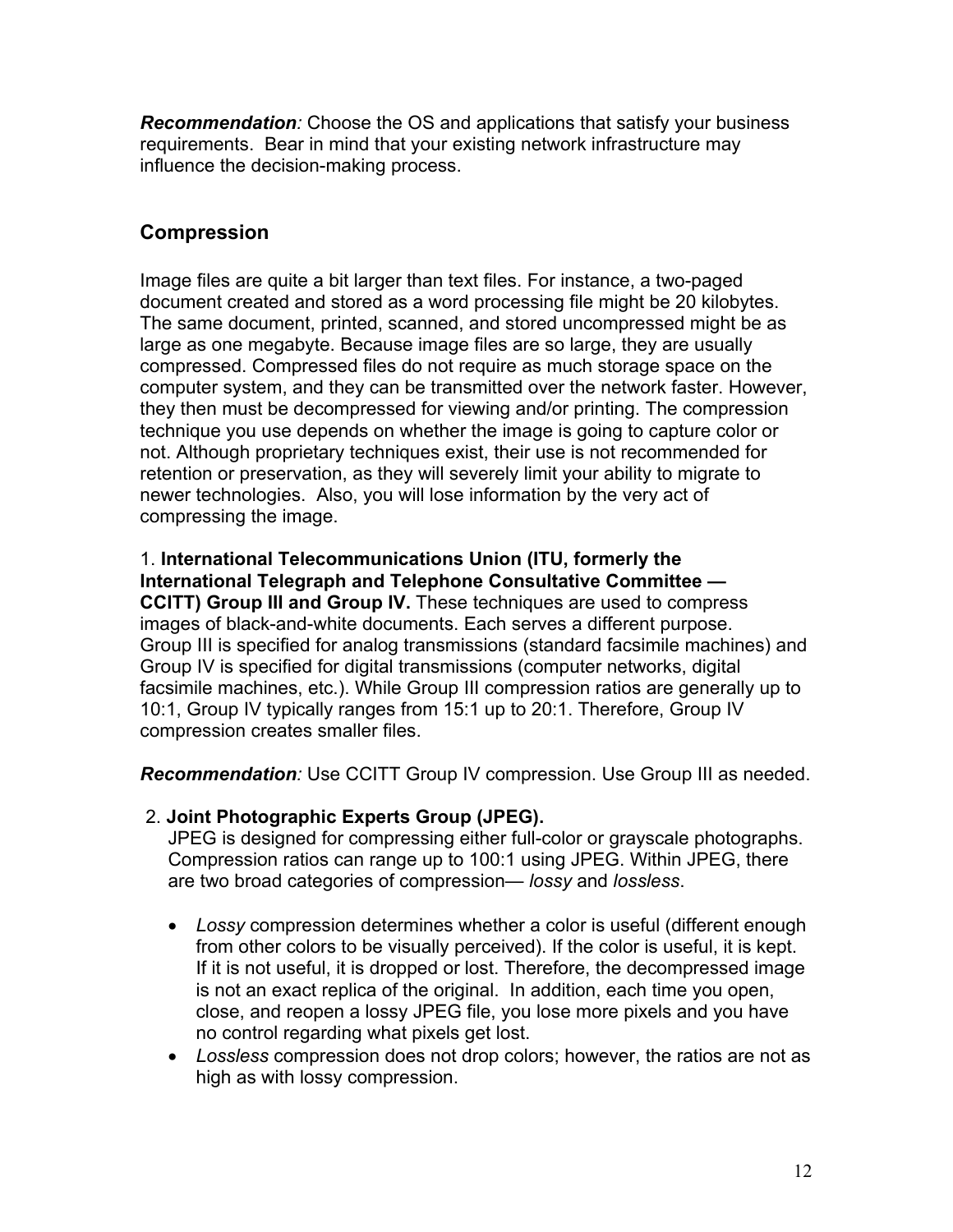<span id="page-12-0"></span>*Recommendation:* Carefully consider how the images will be used and their retention. If computer analysis is anticipated, lossy compression will not render 100% accurate results*.* If the retention is long-term, use lossless compression or save as a TIFF image (see **File Formats** below) so as to render complete and accurate results.

3. **Proprietary formats.** Proprietary compression techniques may offer benefits such as higher compression ratios. Thus, the image files may require less storage space and can travel through the network more quickly.

*Recommendation:* Use proprietary compression techniques for daily use only. Require additional non-proprietary compression for retention, preservation, and back-up copies.

# **File Formats**

The file format is a structured container for information about each digital image and the image data. Information about the digital image files includes, but is not limited to: its name, width, length, resolution, and compression techniques. The computer requires this information to interpret the digital images. It is essential to use a non-proprietary image file format (e.g. TIFF) to ensure the ability to transfer successfully digital images between different systems or when the system is upgraded or modified.

A number of other file formats exist, such as Graphics Interchange Format (GIF), Joint Photographic Experts Group (JPEG), and Bitmap (BMP). These file formats are commonly used in conjunction with hypertext markup language (HTML) for Internet and intranet applications. Many systems or third-party graphics packages will convert images from one to another, although often with unpredictable results.

1. **Tagged Image File Format.** TIFF is the most commonly used format for digital imaging systems. The file contains a tag or header that stores information (metadata) about the file. The header contains information such as how the image is compressed. It is important to understand that not all TIFFs are alike. A TIFF from one vendor's system may not be compatible with another vendor's system. Some systems will allow TIFFs to represent single-page or multi-page documents. For example, 12345.tif could be a one-page document or it could be a 120-page document. In such systems, the operator chooses the setting (singlepage vs. multi-page) before scanning. File errors can be a major problem with multi-page TIFFs. If a multi-page TIFF file is corrupt, every page in the document is rendered inaccessible. However, if a document is made up of single-page TIFFs and one of the TIFF pages is corrupt, then only that page is inaccessible. Users can still access the other TIFF pages. Therefore, multi-page TIFFs are not recommended for retention, preservation, or back-up.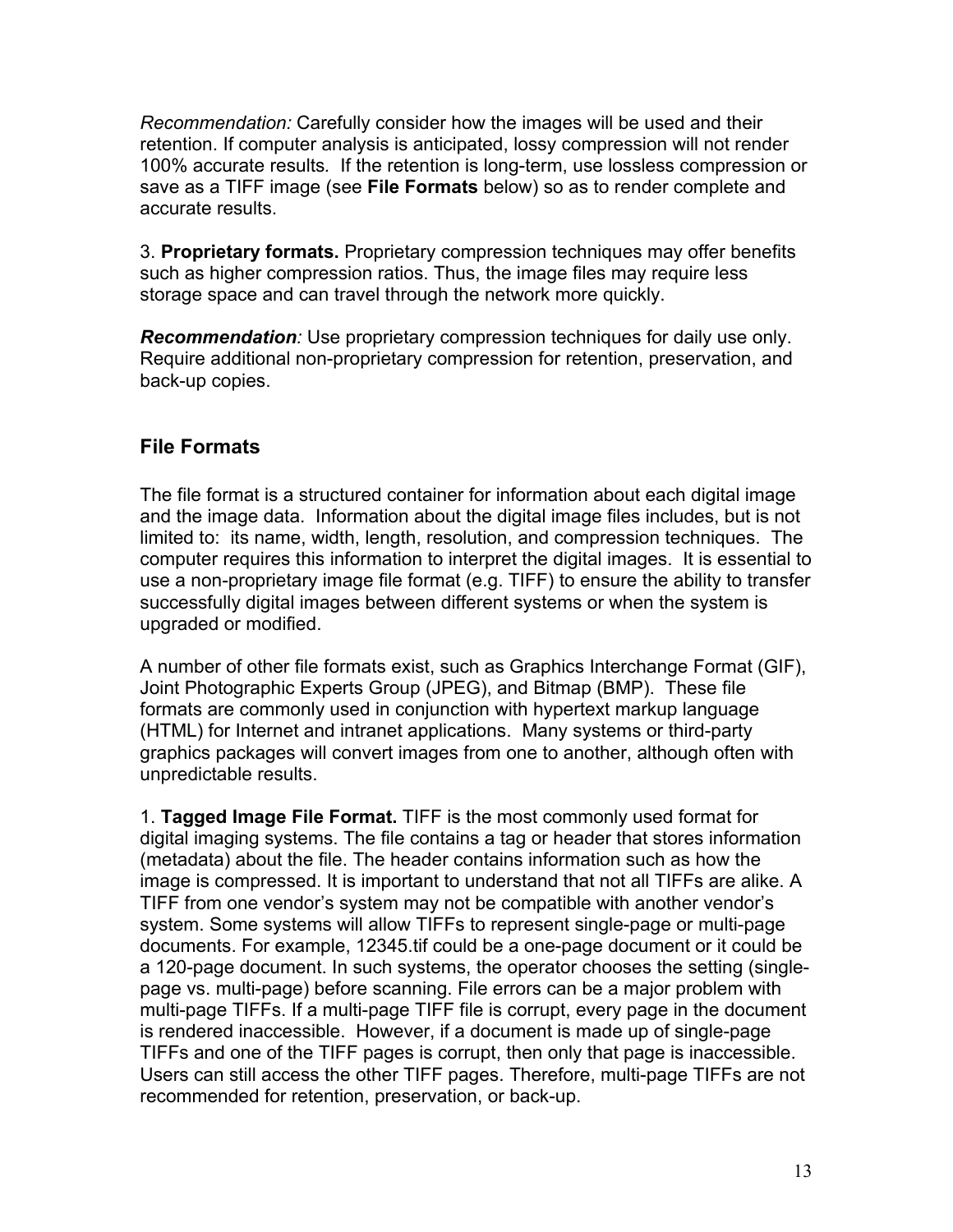<span id="page-13-0"></span>*Recommendation:* Use single-page TIFFs for retention, preservation, and back-up*.* 

2. **JPEG.** JPEG technology employs compression technology. In most cases, the software determines whether a color is useful (different enough from other colors to be visually perceived). If the color is useful, it is kept. If it is not useful, it is dropped or lost. Therefore, the decompressed image is not an exact replica of the original. Files saved or created in JPEG have a .jpg extension.

1. **Text files.** Using Optical Character Recognition (OCR) or Intelligent Character Recognition (ICR) software creates text files from image files. OCR creates computer readable text from a digital image. ICR is often used for forms recognition. The system is set up to recognize key fields containing specific information. ICR converts that information into text that can be imported into a database. Optical character recognition (OCR) is the process of converting an image of text, such as a scanned paper document or electronic fax file, into computer-editable text. The text in an image is not editable: the letters are made of tiny dots (pixels) that together form a picture of text. During OCR, the software analyzes an image and converts the pictures of the characters to editable text based on the patterns of the pixels in the image. After OCR, you can export the converted text and use it with a variety of word-processing, page layout and spreadsheet applications. If a document has been OCR'd, it can be searched by keyword thus increasing the potential use of the document. Utilizing character recognition software can potentially make your documents much more valuable depending on your requirements and the intended use of the document.

## *Recommendations:*

- Carefully review the system's file format. Ask the vendor to provide proof that its files can be transferred to another vendor's system.
- Budget for programming fees when migration is necessary.
- All permanent images should be tiff, minimally Group IV (Group V is now available).
- Carefully evaluate how your document will be used and determine if OCR/ICR will be useful to you. If so, make sure to budget for the purchase of OCR capabilities.

# *Media*

When designing a storage solution as part of a digital imaging system, you must consider several factors including retrieval-time requirements, records retention and preservation, and costs over time.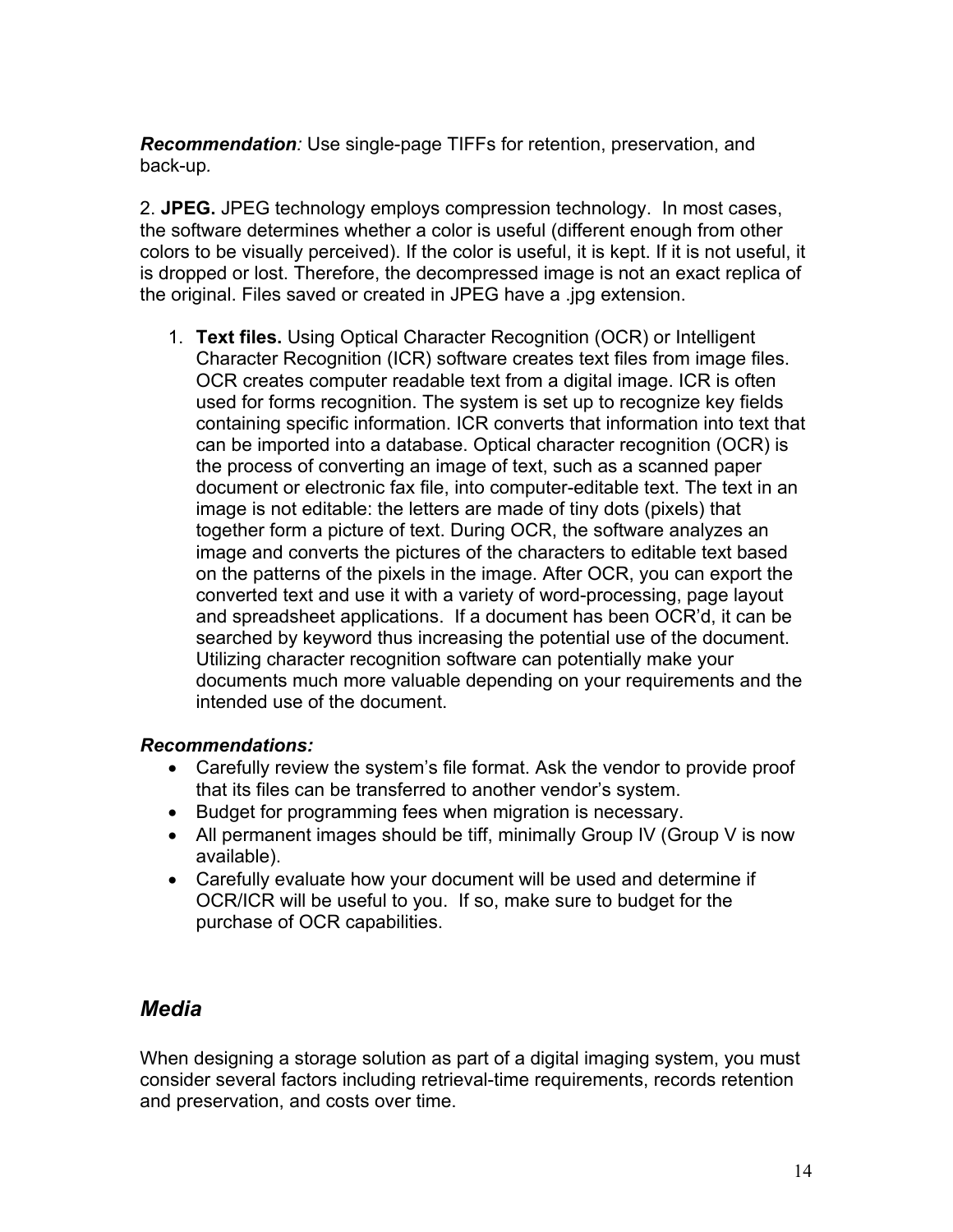# <span id="page-14-0"></span>**Fixed Storage Media**

Fixed storage is so named because the media stays within the computer or drive. The imaging system uses the computer's hard drive, or magnetic disk, throughout the conversion, storage, and retrieval processes. The hard drive's performance, capacity, and reliability are critical elements to consider when selecting a hard drive. From time to time, hard drives fail. Therefore, back-ups are critical. A back-up contains copies of the information on the hard drive.

Random access memory (RAM) is also important. Imaging programs use RAM to process information and data. Imaging programs tend to be more intense users of a computer's memory, therefore, the more RAM, the better. In the computing world RAM is expressed in terms of megabytes such as 64 MB or 128 MB.

Another fixed storage option is RAID, redundant array of independent disks (also discussed on p. 9.) There are several levels of RAID. Each has different options and benefits. In general, RAID can be used to increase on-line capacity and speed retrieval while providing a good back-up strategy.

#### *Recommendations:*

- Select a hard drive that meets or exceeds the vendor recommendations.
- Select RAM that meets or exceeds the vendor recommendations.
- Consider RAID to increase on-line capacity and increase retrieval speeds.
- Adhere to routine back-up schedules.

# **Removable Storage Media**

Removable media, as its name indicates, can be removed from the imaging system. Three general categories of removable media are optical disks, magnetic tape, and microfilm. Factors to consider when selecting removable media include capacity, life expectancy, and cost over time. Two important cautions about media life expectancy or shelf life are in order. First, the term refers to how long the physical media will last in perfect environmental conditions. When you read that a medium has an expected shelf life of X-number of years, be aware that the prediction is based upon laboratory-controlled conditions. While microfilm has been in business use since the 1920s, optical media are still relatively new. The actual life expectancy of a given medium has not been proven yet. Second, shelf life does not refer to how long the information on the media will remain viable. As a result, you should error test and annually sample the media. In addition, you should have migration strategies in place to ensure the viability of records whose retention periods are longer than five years.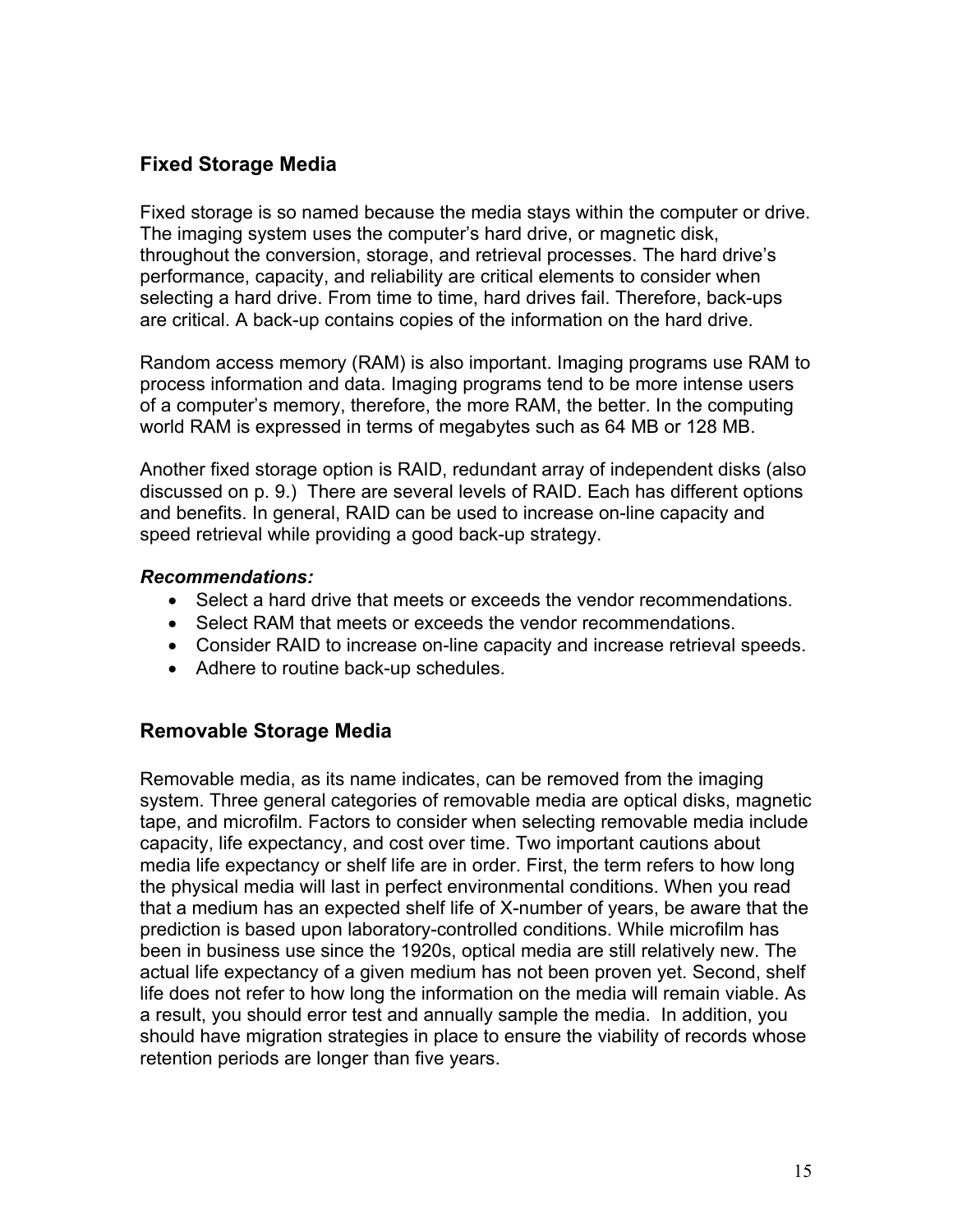1. **Optical disks.** Lasers are used to write data onto an optical disk. Optical disks, typically, have high storage capacity. There are three major categories of optical disks used in imaging systems:

- WORM (Write Once, Read Many) optical disks have large storage capacities, generally measured in terms of gigabytes (thousands of megabytes). While the medium is intended to be nonerasable, it is possible to destroy data on the CD. Data is written to the disk sequentially. To improve efficiency, writing can be done intermittently or in batches. Because data is written sequentially, it can be read back from the disk faster than the same data on a CD-ROM. The indexing information the software uses to retrieve the image can be deleted. This makes it virtually impossible for the average user to retrieve the image. However, the image is still on the WORM disk. Sophisticated computer sleuths can retrieve images whose indexes have been deleted.
- Magneto Optical (MO), erasable, or rewritable optical disks also have large storage capacities; however, images can be deleted from the disks. Since MOs allow multiple write sessions and erasures, the media tends to degrade quickly if many write/rewrite sessions are performed.
- CD-Recordable (CD-R) and CD-Rewritable (CD-RW) are essentially the same thing. A CD-R becomes a CD-ROM once data is written to it. Therefore, like WORM disks, data cannot be erased from CD-R disks. Typically, CD-Rs hold about 640 to 700 megabytes. Data is written to the disk spirally and is done in one session. In other words, if you only write 16 megabytes to the CD with a capacity of 700 megabytes, then you have 684 megabytes of wasted space on that CD. CD-Rewritables are slightly different. You can do multiple writing sessions and erase data. Since CD-RWs allow multiple write sessions and erasures, the media tends to degrade quickly if many write/rewrite sessions are performed.
- Digital Versatile Disks (DVD) are much like CDs. They come in both recordable and rewritable formats. DVDs can store up to 12.4 gigabytes of data. That is about 20 times that of a CD. Shelf life is the same as CDs. However, as of this writing, we are unaware of any imaging systems that use DVDs.

2. **Tape.** Magnetic tape is useful for infrequent retrievals and for back-ups. Tape is generally slower than optical media. Tapes can hold anywhere from one to ten gigabytes of data.

2. **Microfilm.** Like tape, microfilm can be useful for infrequent retrieval and back-ups. Some imaging systems can digitize existing microfilm and others can create microfilm from images stored on the system or on optical disk. Shelf life for microfilm produced under standards and stored and handled properly, is rated from 100 to 200 years or more.